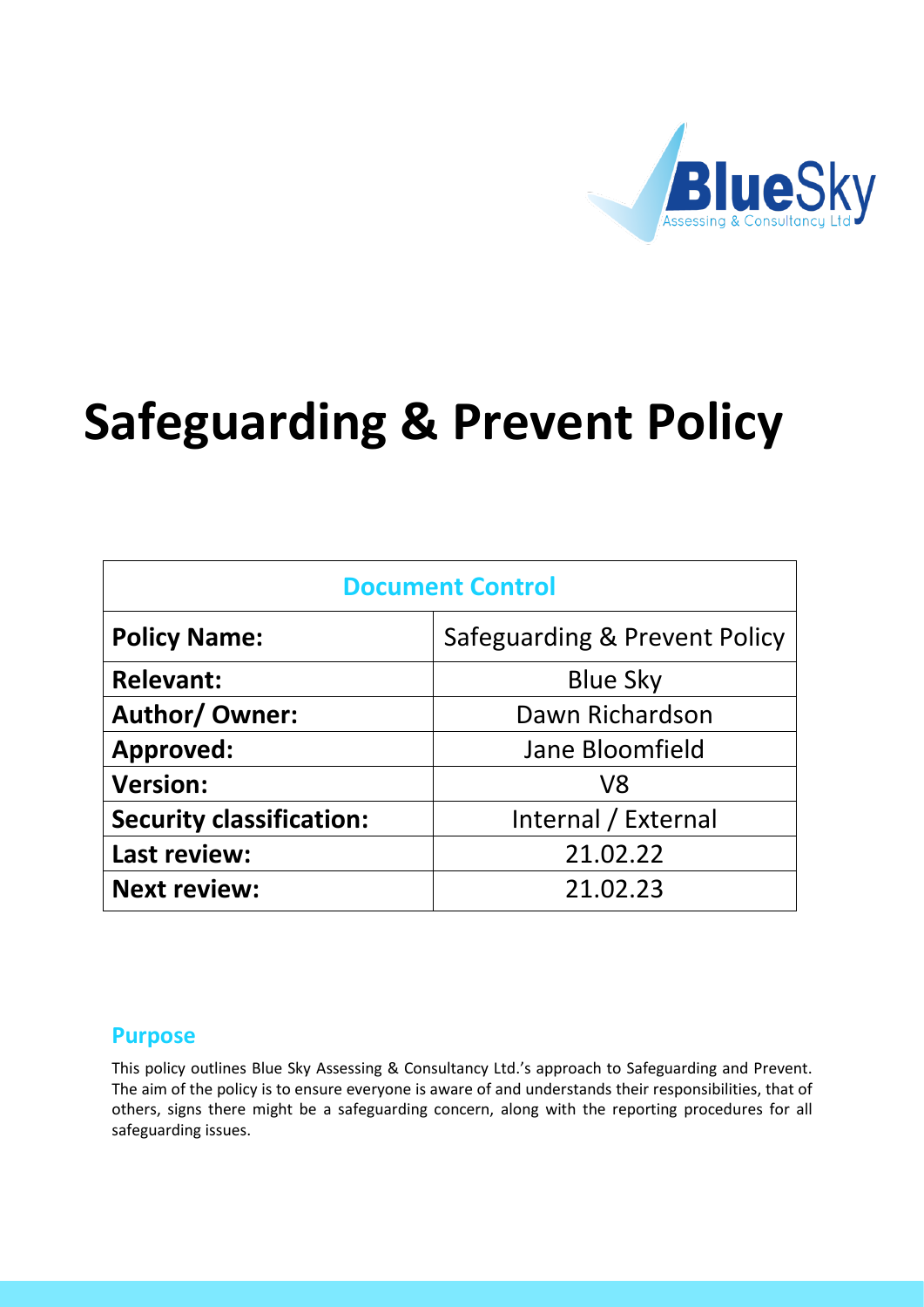

# **Scope**

This policy applies to all learners and staff involved in training programmes with Blue Sky Assessing & Consultancy Ltd. Copies of the Safeguarding & Prevent policy are available to promote to staff and learners during induction and accessible through our monthly learner newsletter.

## **Statement**

Safeguarding at Blue Sky Assessing & Consultancy Ltd proceeds from a deep commitment to place the learners at the centre of our concerns, and to build around the learner those policies, practices and processes they need to succeed. Personal safety is a fundamental precondition for effective and successful learning, and can only be felt in a safer learning environment that promotes wellbeing and security for all learners, especially those who are vulnerable.

Blue Sky Assessing & Consultancy Ltd is required by the Safeguarding Vulnerable Groups Act 2006 and Keeping Child Safe in Education 2020 to secure the safety of children, young people and vulnerable adults who are our learners.

Blue Sky Assessing & Consultancy considers their safeguarding responsibilities within the wider strategic management and quality framework. The principle of a safer learning environment is embedded in our core values. As part of our safeguarding procedures we utilise the quality framework for protecting children and vulnerable adults.

Blue Sky Assessing & Consultancy Ltd understands its responsibilities under the Counter Terrorism and Border Security Act 2019 to prevent people of all ages being radicalised or drawn into terrorism and seeks to meet its obligations in the ways shown below, after setting the context. Everyone is responsible.

In light of changes to education during the Covid-19 pandemic Blue Sky Assessing and Consultancy has developed an additional Digital Safeguarding Policy which should be read alongside the current Safeguarding Policy.

# **Key Contacts**

**Lead Designated Safeguarding Officer** – Lou Bradford [Lou@blueskyassessing.co.uk](mailto:Lou@blueskyassessing.co.uk) 07715136230

**Deputy Designated Safeguarding Officer** – Jane Bloomfield [Jane@blueskyassessing.co.uk](mailto:Jane@blueskyassessing.co.uk) 07751923311

The responsibility for both the Prevent and Safeguarding Risk Assessments/Action Plans and policies lies with *Lou Bradford - Lead Designated Safeguarding Officer.*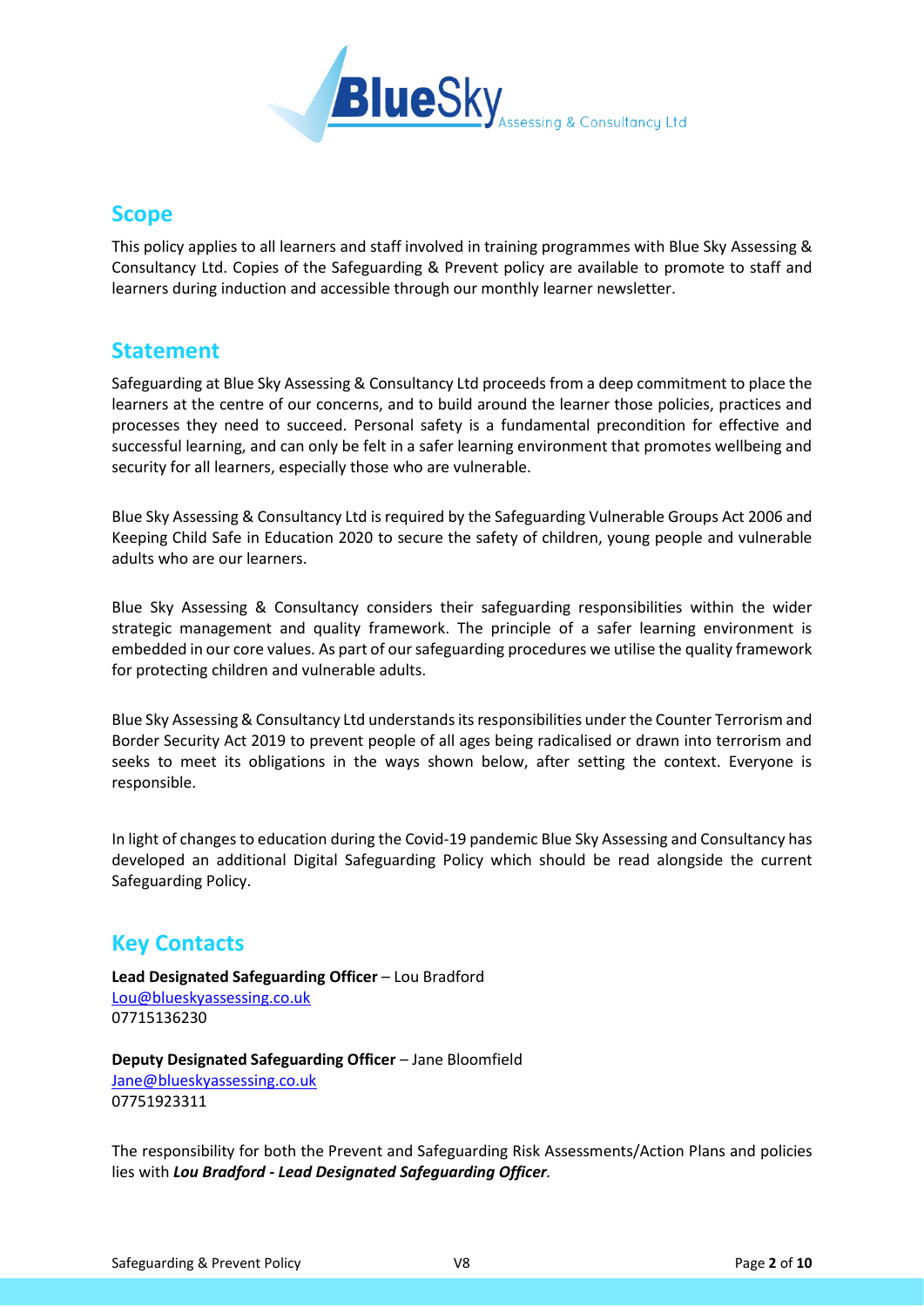

# **Safeguarding Definitions**

Safeguarding is the protection of children and adults at risk, and to minimise and manage risk to those who may be exposed to harm or abuse.

- A child is defined as anyone under the age of 18.
- An adult at risk is defined as any person over the age of 18 and at risk of abuse or neglect because of their need for support or personal circumstance.

While the definitions of a child and adult at risk give the rationale for legislative intervention, it is important to note that a person may be deemed at higher risk of a safeguarding issue affecting them due to other factors, examples:

- Poor numeracy and literacy skill or specific learning need
- Unsupportive home environment
- English not the first language
- Unsupportive employer
- Underrepresented group
- Acting as a carer for another family member
- Background in offending
- Disability or social need

Some of the potential risks and definitions are listed below, but are not limited to:

#### **Physical Abuse**

Physical abuse is deliberately causing physical harm. Physical abuse may involve hitting, shaking, throwing, poisoning, burning or scalding, drowning, suffocating, or otherwise causing physical harm to a child, young person or vulnerable adult.

#### **Neglect**

Neglect is the persistent failure to meet a child's, young person's or vulnerable adult's basic, physical and/or psychological needs, likely to result in serious impairment of their health or development. This could be when a parent or carer fails to provide adequate food, clothing, shelter (including exclusion from home or abandonment), medical care, or protection from physical and emotional harm or danger.

#### **Emotional/ Physiological Abuse**

Emotional abuse is the persistent emotional maltreatment of a child, young person or vulnerable adult such as to cause severe and persistent adverse effects on their emotional development. It may involve conveying to individual's that they are worthless or unloved, inadequate, or valued only insofar as they meet the needs of another person. It may feature age or developmentally inappropriate expectations being imposed on children. It could include threats of harm or abandonment, deprivation of contact, humiliation, blaming, controlling, intimidation, coercion, harassment, verbal abuse, cyber bullying or isolation.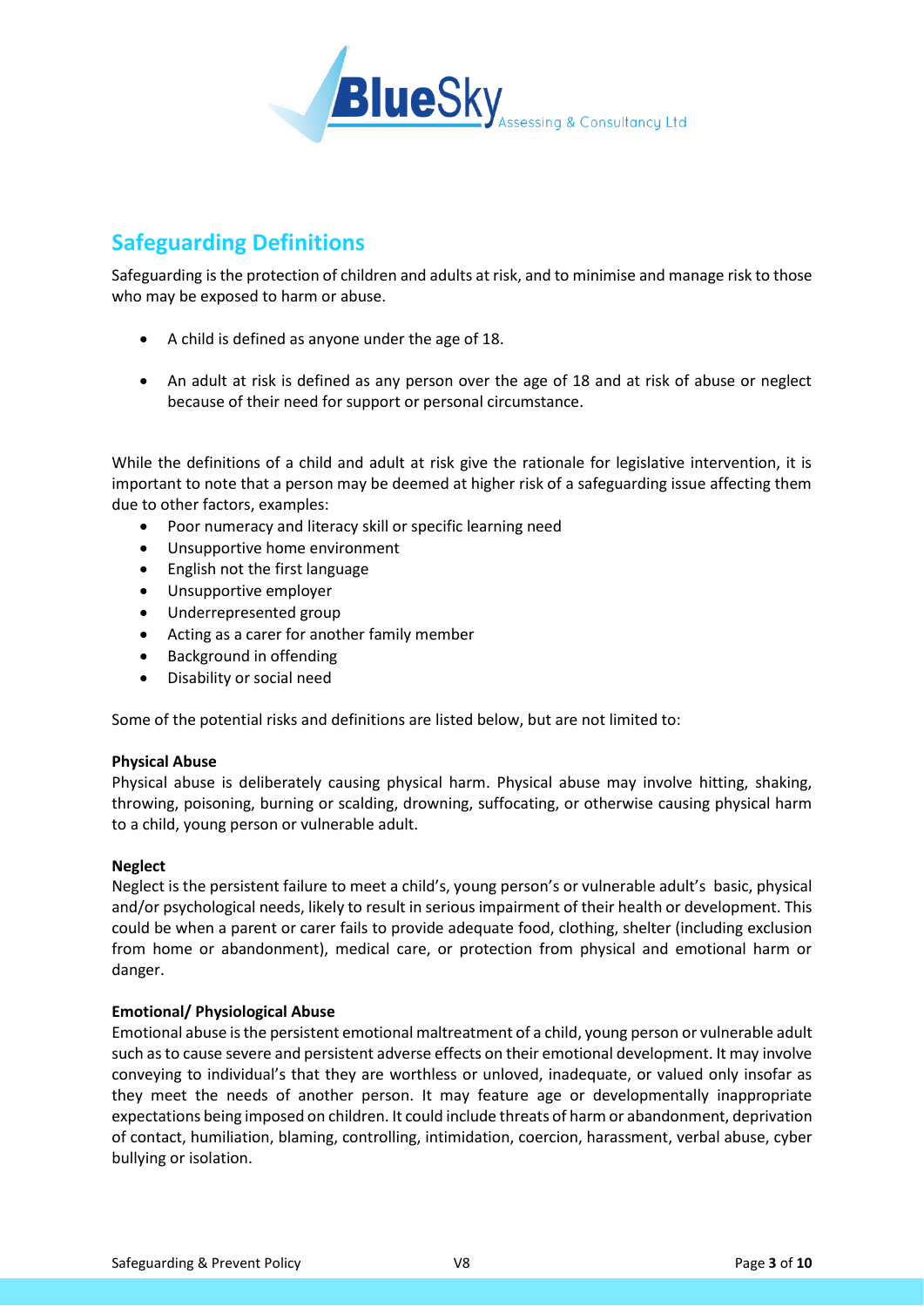

#### **Sexual Abuse**

Sexual abuse involves forcing or enticing any person to take part in sexual activities, whether or not the person is aware of what is happening. They may include non-contact activities, such as involving children in looking at, or in the production of, pornographic material, watching sexual activities, or encouraging children or young people to behave in sexually inappropriate ways.

#### **Financial Abuse**

Financial abuse involves theft, fraud, internet scamming, coercion in relation to an adult's financial affairs or arrangements, including in connection with wills, property, inheritance or financial transactions, or the misuse or misappropriation of property, possessions or benefits.

**Others may include, but are not limited to:** Domestic Violence, Organisational Abuse, Child Sexual Exploitation, Child Criminal Exploitation, Peer-on-Peer Abuse, Bullying & Cyberbullying, Substance Misuse, Teenage Relationship Abuse, Mental Health, Trafficking and Modern Slavery, Sexting, Radicalisation and/or Extremist Behaviour, Racist, Disability and Homophobic or Transphobic Abuse, Gang Activity or Youth Violence, Female Genital Mutation, Forced Marriage, Fabricated or Induced Illness, Poor Parenting, Homelessness and other issues that pose a risk to children, learners and vulnerable adults.

## **Prevent Duty and Channel**

Another aspect of safeguarding is the PREVENT Duty. This duty ensures that all education organisations have due regard to prevent people being drawn into terrorism. It requires all staff to be alert to any reason for concern in a learner's life at home or elsewhere.

The Channel Process is a multi-agency strategy to try and divert anyone on the fringes of radicalisation/ extremist behaviour. It would be implemented by the local police after reviewing evidence.

## **CONTEST**

CONTEST is the Government's Counter Terrorism Strategy. The aim of the strategy is 'to reduce the risk from international terrorism, so that people can go about their lives freely and with confidence.'

CONTEST's consists of four 'P' work strands:

- Prevent: to stop people becoming terrorists or supporting terrorism.
- Pursue: to stop terrorist attacks.
- Protect: to strengthen our protection against a terrorist attack.
- Prepare: to mitigate the impact of a terrorist attack.

## **Prevent Terminology**

**Radicalisation**: act or process of making a person more radical or favouring of extreme or fundamental changes in political, economic or social conditions, institutions or habits of mind.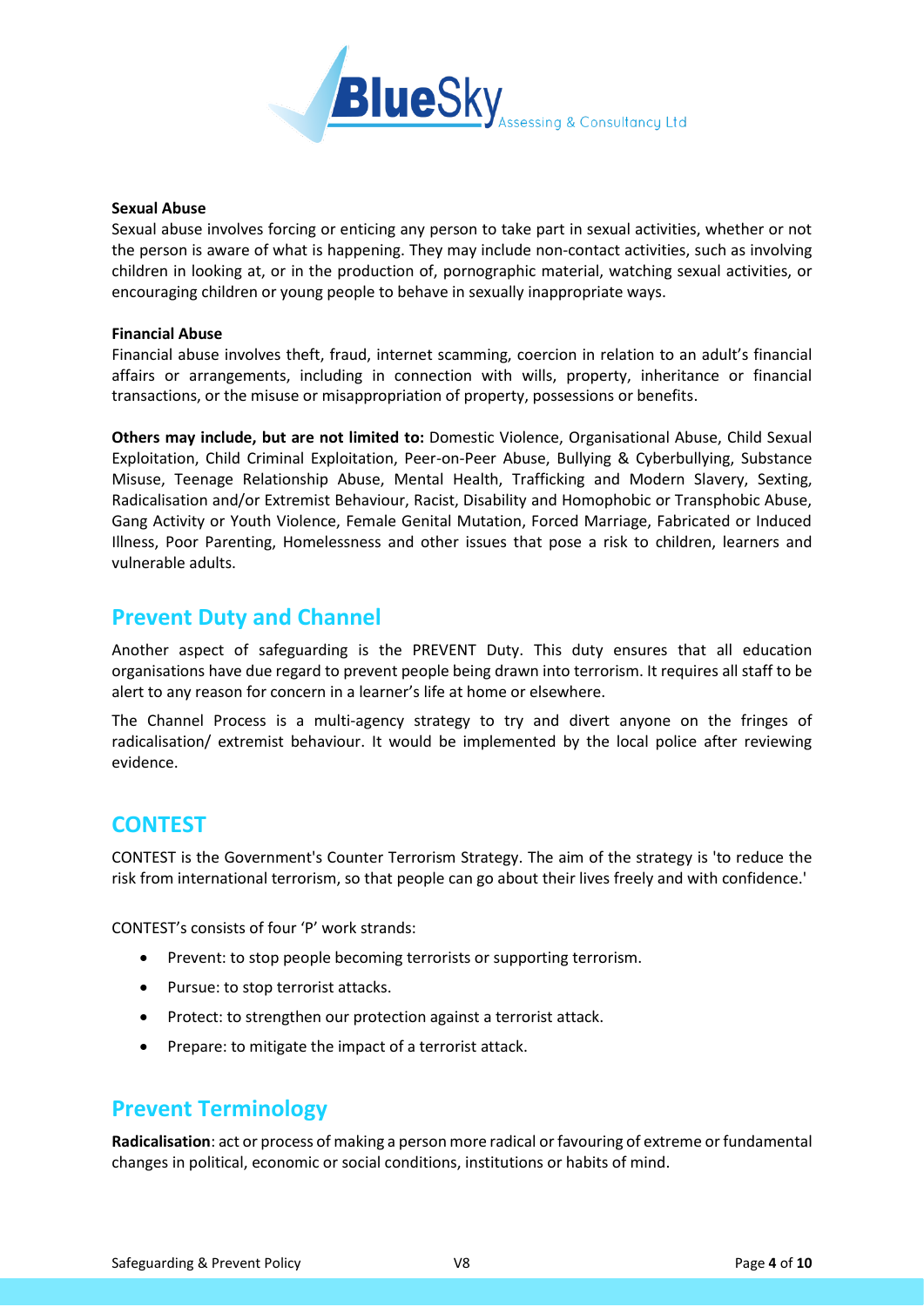

**Extremism:** holding extreme political or religious views which may deny right to any group or individual.

**Terrorism:** an act of terror/ violence based on a political objective, whether that means the politics of nationalism, ethnicity, religion, ideology or social class.

#### **Core British values:**

- **Democracy**
- The Rule of Law
- Individual Liberty
- Respectful Tolerance of Different Faiths or Beliefs

\*NB: extremism can refer to a range of views, e.g. racism, homophobia, right-wing ideology, as well as any religious extremism.

### **Implementation**

Blue Sky Assessing & Consultancy Ltd actively promotes a safe culture throughout the organisation by clearly identifying and communicating safeguarding roles and responsibilities, having clear safeguarding procedures in place and training all staff in those safeguarding procedures. Sufficient resources are allocated to safeguarding. IT usage will be monitored. A zero-tolerance approach is taken to any form of abuse or harm. A safer environment is created by ensuring enhanced DBS checks form part of our recruitment and selection procedures.

We have an easy-to-use process for staff and learners to report breaches of policy and practice, with clear procedures for reporting concerns. Within the safeguarding remit we make provision for staff and learners to identify wellbeing concerns for themselves or others to provide early intervention opportunities where possible.

At induction, learners understand their specific responsibility for safeguarding and who/where to report concerns. Learners are encouraged to access the safeguarding information held on the website and this is reinforced in teaching sessions. Further training is provided to learners through group sessions covering introduction to safeguarding, domestic violence, online identity management, digital wellbeing, bullying and discrimination, county lines, suicide awareness and prevent. We provide a monthly newsletter detailing current articles relevant to safeguarding within the workplace and wider community sphere and encourage reflection to develop learners' understanding of current issues. We regularly review students' awareness through discussion and questionnaires and develop additional training as required, ensuring resilience to extreme narratives.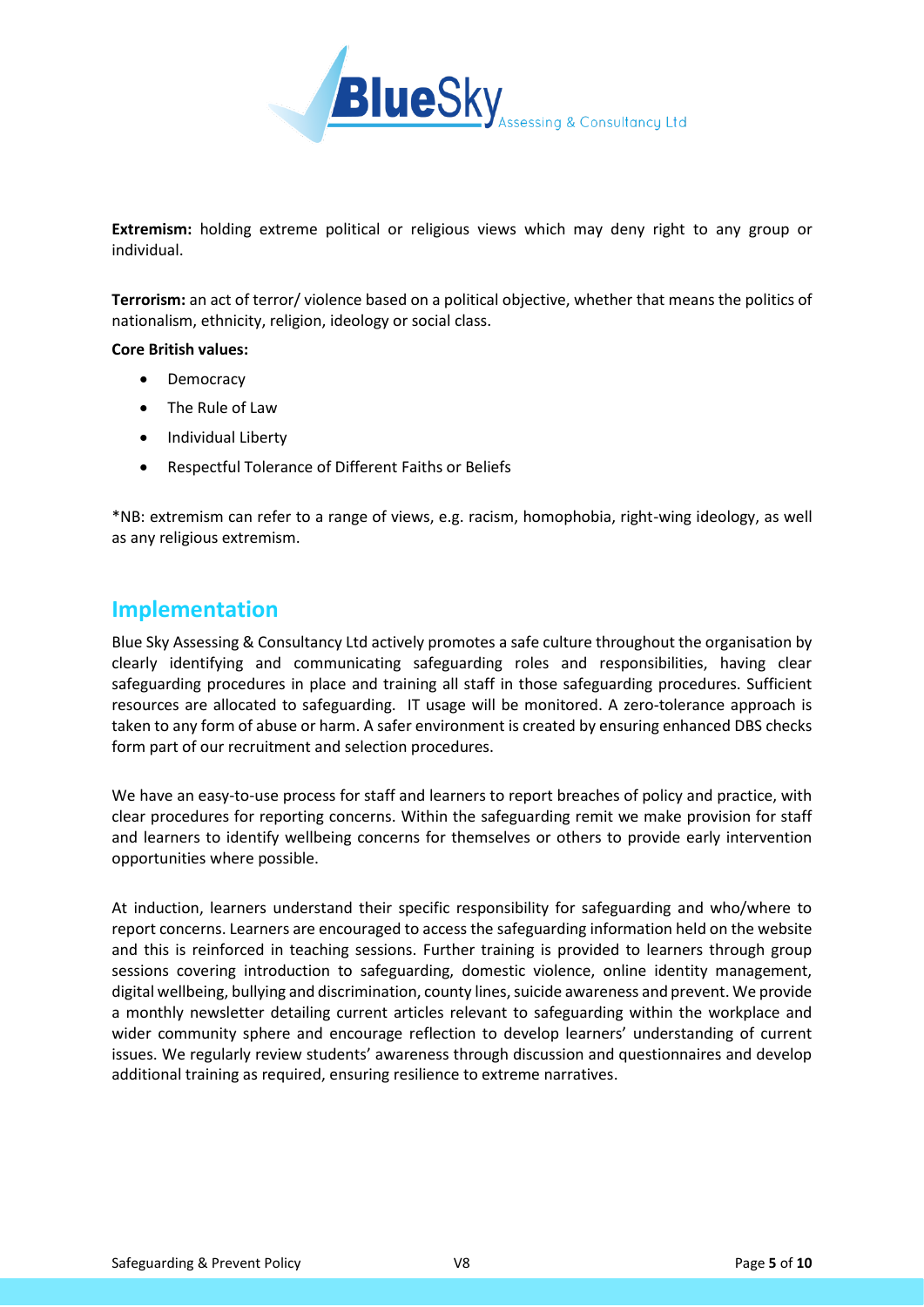

## **Our Responsibilities**

#### **Director**

The Managing Director of Blue Sky Assessing & Consultancy Ltd has responsibility for coordinating and reviewing the implementation of safeguarding across the organisation. She receives reports regarding safeguarding issues from the Lead Designated Safeguarding Officer, *Lou Bradford*.

#### **Lead Designated Safeguarding Officer**

The Lead Designated Safeguarding Officer holds ultimate accountability for ensuring safeguarding arrangements for both learners including apprentices, staff and associates are effective. They ensure that safeguarding matters are central to the strategic management of Blue Sky Assessing. The Lead Designated Safeguarding Officer has the responsibility to maintain links with Local Safeguarding Children's Boards and Prevent Coordinators, plan and implement training for all employees, and carry out investigations where appropriate into welfare concerns reported and liaise with external bodies such as the relevant County Safeguarding Board, where appropriate. Overall recording and management of safeguarding issues and reporting to the board on any issues that arise will be completed by the Lead Designated Safeguarding Officer. They will also review procedures and policies as well as maintain own CPD to ensure their role can be fulfilled competently. They will deliver training to staff on safeguarding and Prevent as well as regular updates identifying key legislative changes, concerns or trends, ensuring resilience to extreme narratives.

#### **Designated Safeguarding Officers**

Our Designated Safeguarding Officers have the responsibility to deal with employee concerns over learners' welfare, signpost and offer guidance to lower level concerns and liaise with Safeguarding Lead for concerns requiring referral to external agencies. They will carry out investigations where appropriate into welfare concerns reported and liaise with external bodies such as the Safeguarding Board where appropriate. Designated Safeguarding Officers will maintain own CPD to ensure their role can be fulfilled competently.

#### **Assessors/ Development Advisors**

Our Assessors/ Development Advisors have the responsibility to check safety and welfare with all learners at each face-to-face/ remote visit, ensuring learners complete all safety related learning activities within their programme. They must be mindful of indicators that there may be a safeguarding issues and identify changes in behaviour and to follow the 5 R's procedure (Recognition, Response, Reporting, Recording, Referral) if required. Assessors/ Development Advisors must carry out training as directed in a timely manner.

#### **Support Staff**

Any other staff at Blue Sky Assessing & Consultancy Ltd have the responsibility to be mindful of indicators that there may be a safeguarding issue or changes in behaviour, should they encounter a learner or potential learner and to follow the 5 R's procedure (Recognition, Response, Reporting, Recording, Referral) if required. Support staff must carry out training as directed in a timely manner.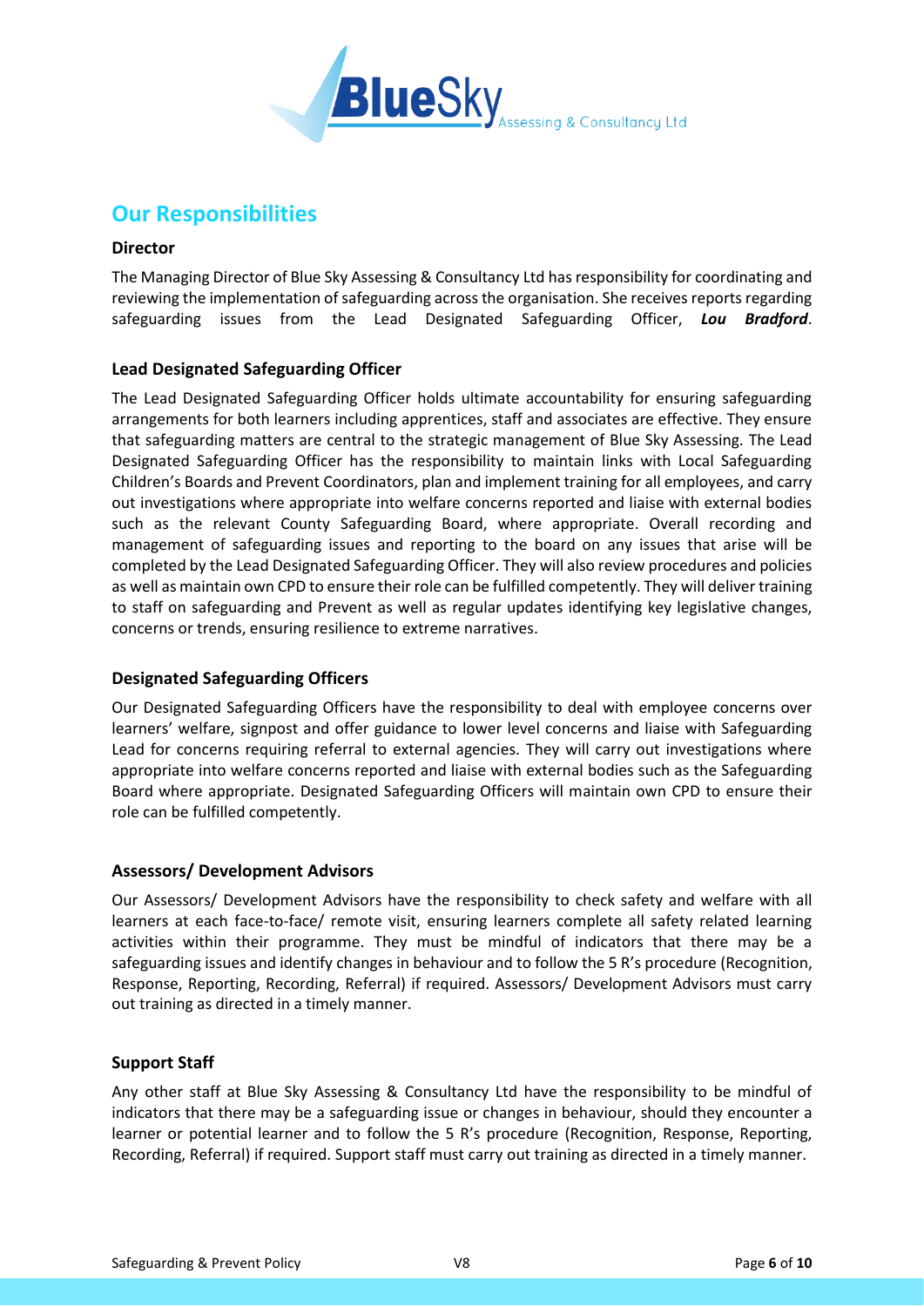

The topic of Safeguarding can be very sensitive due to the content and may be difficult to discuss. If there are any concerns over issues raised, changes of behaviour of staff or learners, contact should be made with the Lead/Deputy Designated Safeguarding Officer as quickly as possible.

#### **Following the Six Safeguarding Principles:**

#### **Empowerment**

Personalisation and the presumption of person-led decisions and informed consent.

*"I am asked what I want as the outcomes from the safeguarding process and these directly inform what happens."*

#### **Prevention**

It is better to take action before harm occurs.

*"I receive clear and simple information about what abuse is, how to recognise the signs, and what I can do to seek help."*

#### **Proportionality**

Proportionate and least intrusive response appropriate to the risk presented.

*"I am sure that the professionals will work in my best interests as I see them and they will only get involved as much as I require."*

#### **Protection**

Support and representation for those in greatest need.

*"I get help and support to report abuse. I get help so that I am able to take part in the safeguarding process to the extent to which I want and to which I am able."*

#### **Partnership**

Local solutions through working with their communities. Communities have a part to play in preventing, detecting and reporting neglect and abuse.

*"I know that staff treat any personal and sensitive information in confidence, only sharing what is helpful and necessary. I am confident that professionals will work together and with me to get the best result for me."*

#### **Accountability**

Accountability and transparency in delivering safeguarding.

*"I understand the role of everyone involved in my life."*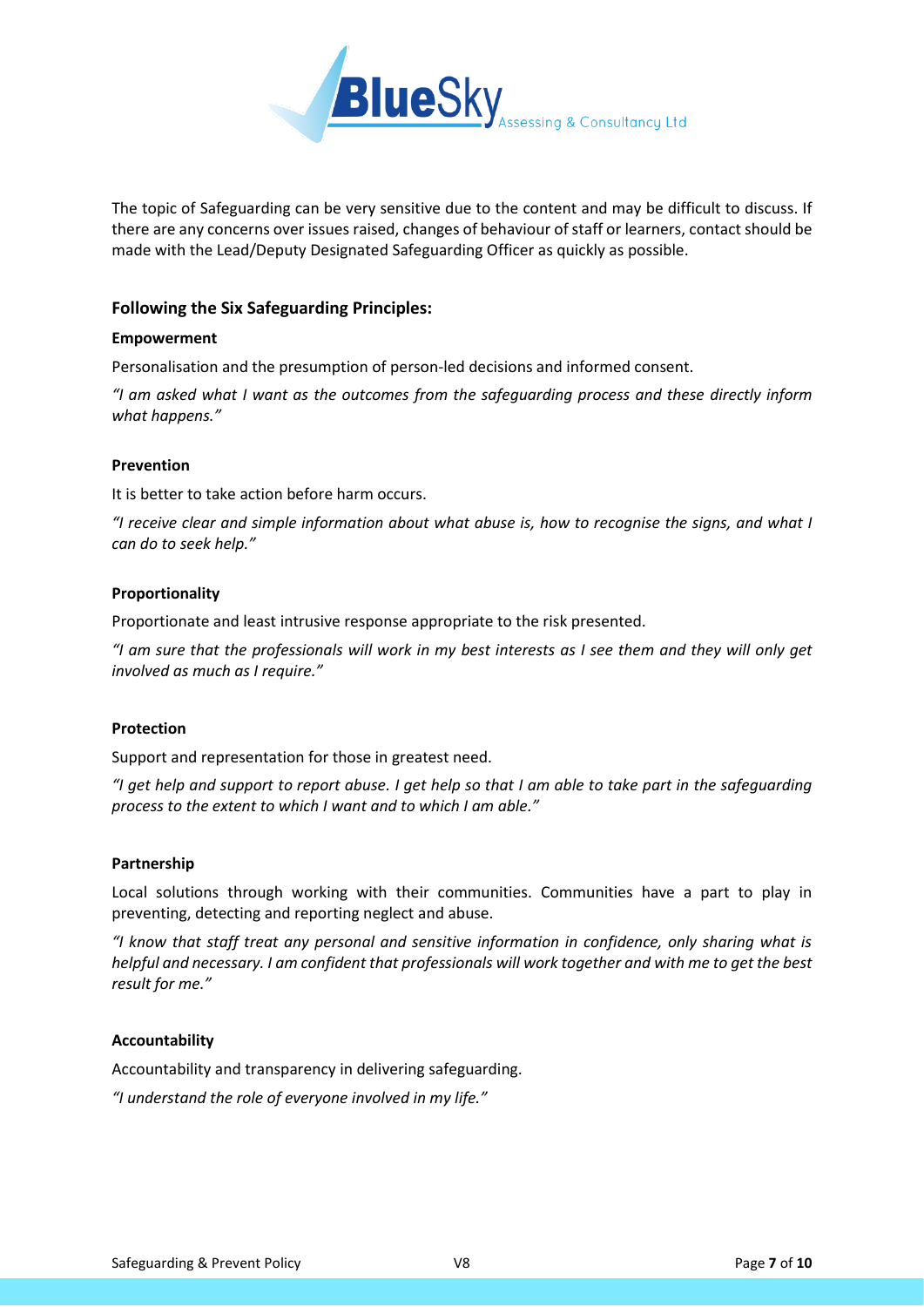

# **Understanding the Risk of Extremism**

- Staff, students and other adults may start working with Blue Sky already holding extremist views. Or, whilst working with Blue Sky, they may be influenced by a range of factors: global events, peer pressure, media, family views, extremist materials (hardcopy or online), inspirational speakers, friends or relatives being harmed, social networks, and more.
- People who are vulnerable are more likely to be influenced.
- Their vulnerability could stem from a range of causes, including: loss of identity or sense of belonging, isolation, exclusion, mental health problems, sense of injustice, personal crisis, victim of hate crime or discrimination, and bereavement.

# **Ways to Counteract Risks**

- Promote a safe and supportive inclusive environment via clear expectations of accepted behaviours and those, including radicalisation and extremism, that will not be tolerated
- Promote core British values through documents given to students, information around the office, via stand-alone teaching and learning on British values during induction and throughout the curriculum.
- Where possible, develop critical awareness and thought to counter accepting extremism without question, especially of online material.

# **Training**

All staff undertake initial safeguarding training, including training on the PREVENT initiatives and staff induction includes a comprehensive briefing on Safeguarding & Prevent policy and reporting systems.

Documents and face-to-face training ensure staff understand this policy:

- Context and expectations of safeguarding and Prevent;
- Their duty to implement the policy;
- Terminology and risks associated with radicalisation and extremism;
- How to identify and support vulnerable learners;
- Ways the Blue Sky Assessing & Consultancy Ltd will counteract the risks;
- How to discuss and promote an awareness of British Values within a learning environment.
- Signs to notice that may cause concern;
- Know the lead Safeguarding Office and procedures for communicating concerns;
- Know the importance of their own behaviour and professionalism in being exemplars of British Values
- Not discussing inflammatory subjects with students (Code of Conduct)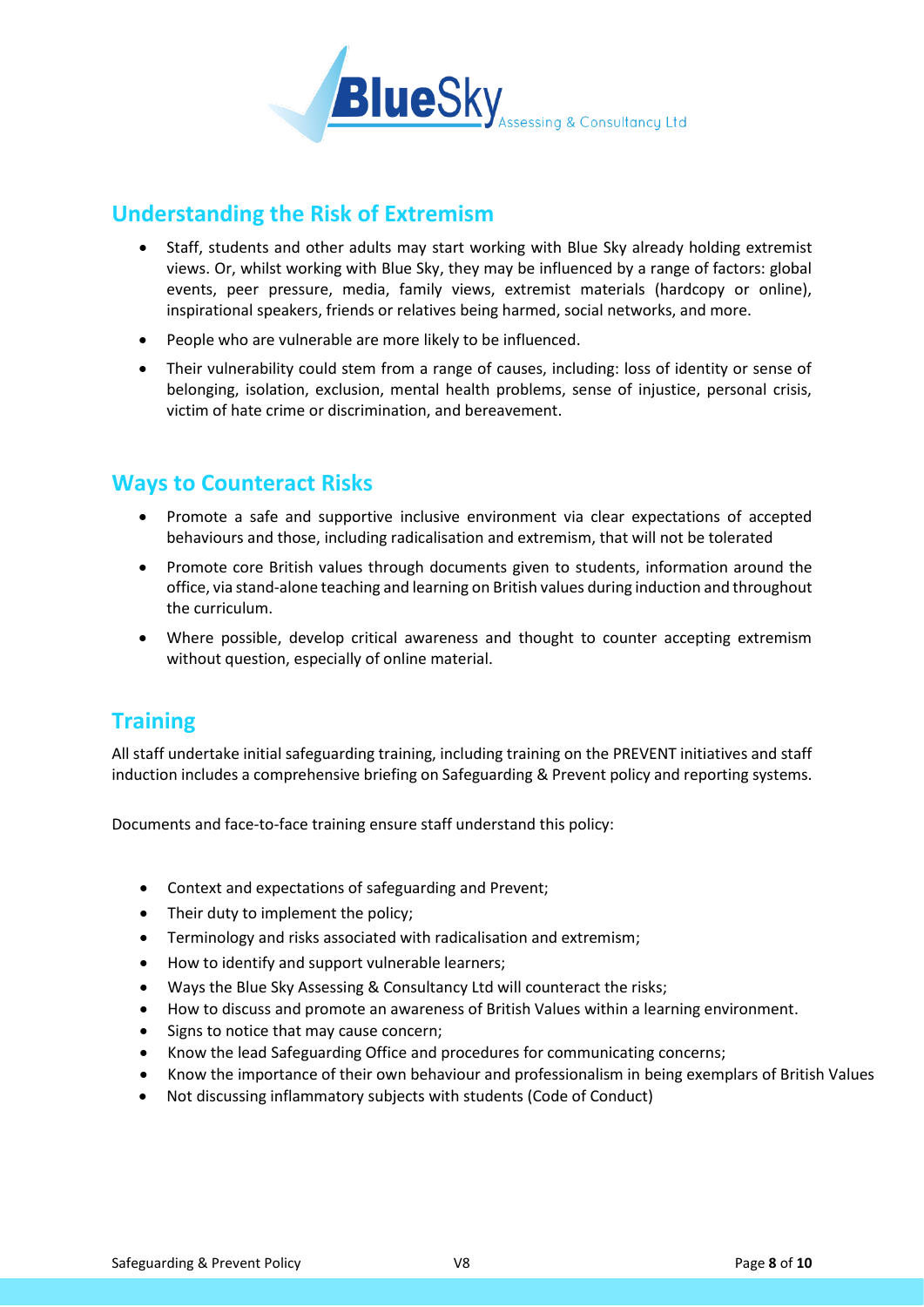

Learners and staff must be made aware of key parts of the policy:

- Understanding terminology;
- Importance of maintaining a supportive and tolerant society in the Blue Sky Assessing & Consultancy Ltd;
- What core British Values are and why they are considered important;
- Any changes to rules, particularly those regarding IT;
- That they must report concerns/ incidents and understand the procedure to do so.

# **Signs That May Cause Concern**

- Learners talking about exposure to extremist materials or views outside of Blue Sky Assessing & Consultancy Ltd *(in this event, information must be shared with relevant local authorities)*
- Changes in behaviour, e.g. becoming isolated
- Fall in standard of work, poor attendance, disengagement
- Changes in attitude, e.g. intolerant of differences/ having closed mind
- Asking questions about certain topics (e.g. connected to extremism)
- Offering opinions that appear to have come from extremist ideologies
- Attempts to impose own views/ beliefs on others
- Use of extremist vocabulary to exclude others or incite violence
- Accessing extremist material online or via social network sites
- Overt new religious practices
- Drawings or posters (e.g. in accommodation) showing extremist ideology/ views/ symbols
- Students voicing concerns about anyone

NB: Any concerns relating to a person under 18 are safeguarding issues and should be dealt with by safeguarding staff (if different from Prevent staff) and, where necessary, the LSCB contacted.

# **How and When to React to Concerns**

- Everyone is given name of who to contact (lead person/persons), how to contact them (email, phone etc) and contact details
- Confidentiality is assured for the person reporting a concern.
- Everyone is told to report any concern or incident, however small.
- Reassurance that all will be dealt with sensitively and carefully.

# **Staff Suspected of Involvement in Abuse or Harm**

Staff that are suspected of being involved in any form of abuse of an adult, either in the centre, workplace setting or outside of these sites; will be dealt with by following the relevant County Safeguarding Policy, which will include Social Services involvement and Police investigation, and may be combined with suspension from employment during the investigation.